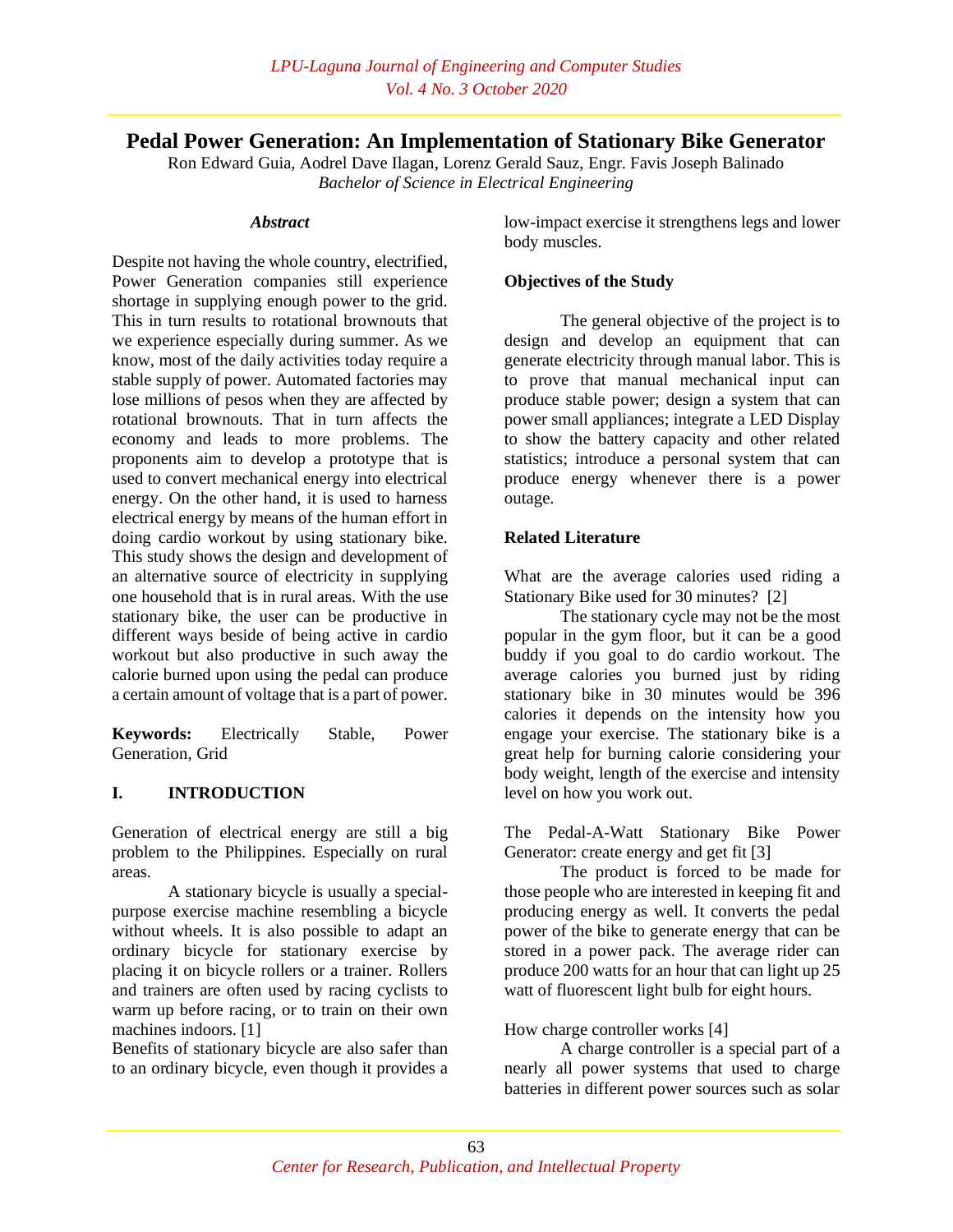panels, wind, hydro, fuel, or the utility grid. Its purpose is to keep your deep cycle batteries properly fed and safe for the long term. It also blocks reverse current and prevent battery to experienced overcharge. Some controllers also prevent over discharged, protection for electrical overload, and/or display battery status and the flow of power.

Controlling battery charging is so important that the most manufactures of batteries to specify the requirements for voltage regulation, low voltage disconnect and temperature compensation. When these limits are not followed, the battery will fail to reach its normal life expectancy

Difference between a normal lead-acid car battery and a deep cycle battery [5]

The normal Lead-Acid car Battery is designed to provide a very large amount of current on the engine for a very short period. Which this surge of current will turn over the engine during starting. As the engine starts, the alternator will produce power that the car needs, and this car battery may go through its entire life without ever being drained more than 20% of the total capacity.

On the other hand, Deep cycle batteries is designed to provide a steady amount of current over a long period of time. It is also designed to be deeply discharged repeatedly; in this situation it will damage a car battery very quickly. Also, to accomplish this, the deep cycle battery needs thicker plates.

Experimental Study on the effect of alternator speed to the car charging system [6]

This study does energy audit on alternator`s current output and battery`s voltage based on alternator speed. In the present day the demand of power automobile is always increasing. As the technology develops, more and more advance electrical devices installed in vehicles were produced. In this situation this study occurs to cope the demand, it will help to find out the effect of speed on charging the system.

The experiment used a Proton Preve 1.6 manual car. The alternator testing and labelling standards indicate the rated output an alternator is

the amount of current that can produce 6,000 RPM. They used three different constant speed of the engine 750 RPM the idle speed, 1500 and 3000 RPM are the cruise speed. The data gathering is provided by tachometer, a digital multi-meter use to measure battery`s voltage, and AC/DC clamp is used to measure alternator current output. The study proves that the faster alternator spin, more power it produces proportion to the faster charging rate of the battery

Generation of electricity by running on a legpowered treadmill [7]

This study deals about today's world global warming & other related environmental issues becomes an important matter of concern in the angle of environmental pollution. To tackle this problem, they must decrease our dependence on fossil fuel especially for generation of electricity and increase the use of green-energy or environment friendly method of electricity generation. This paper will discuss about a treadmill which can generate electricity when someone running on its track. Treadmill is generally used for walking or running while staying in the same place. If someone runs on the track of this machine for one hour, then it will generate certain amount of electric energy which will be enough to lighting a LED bulb up to 10 to 12 hours.

Improved performance alternator with fully integrated Switched-Mode Rectifier [8]

The technology of automotive alternators was advanced using Power Electronics Circuits. This device used Switched-Mode Rectifier (SMR) allows the alternator to run at a loadmatches condition, optimizing power and efficiency overall operating speeds. But the use of SMR`s has been focused on 42 Volts Alternators. This study aims to design, build and characterization of an SMR-based alternator that improves power and efficiency at the present automotive standard of fourteen volts. This SMRbased machines are built from commercial electronics devices so that it could be fully integrated into alternator physical presentation without impacting the physical structure or reliability. This alternator was characterized in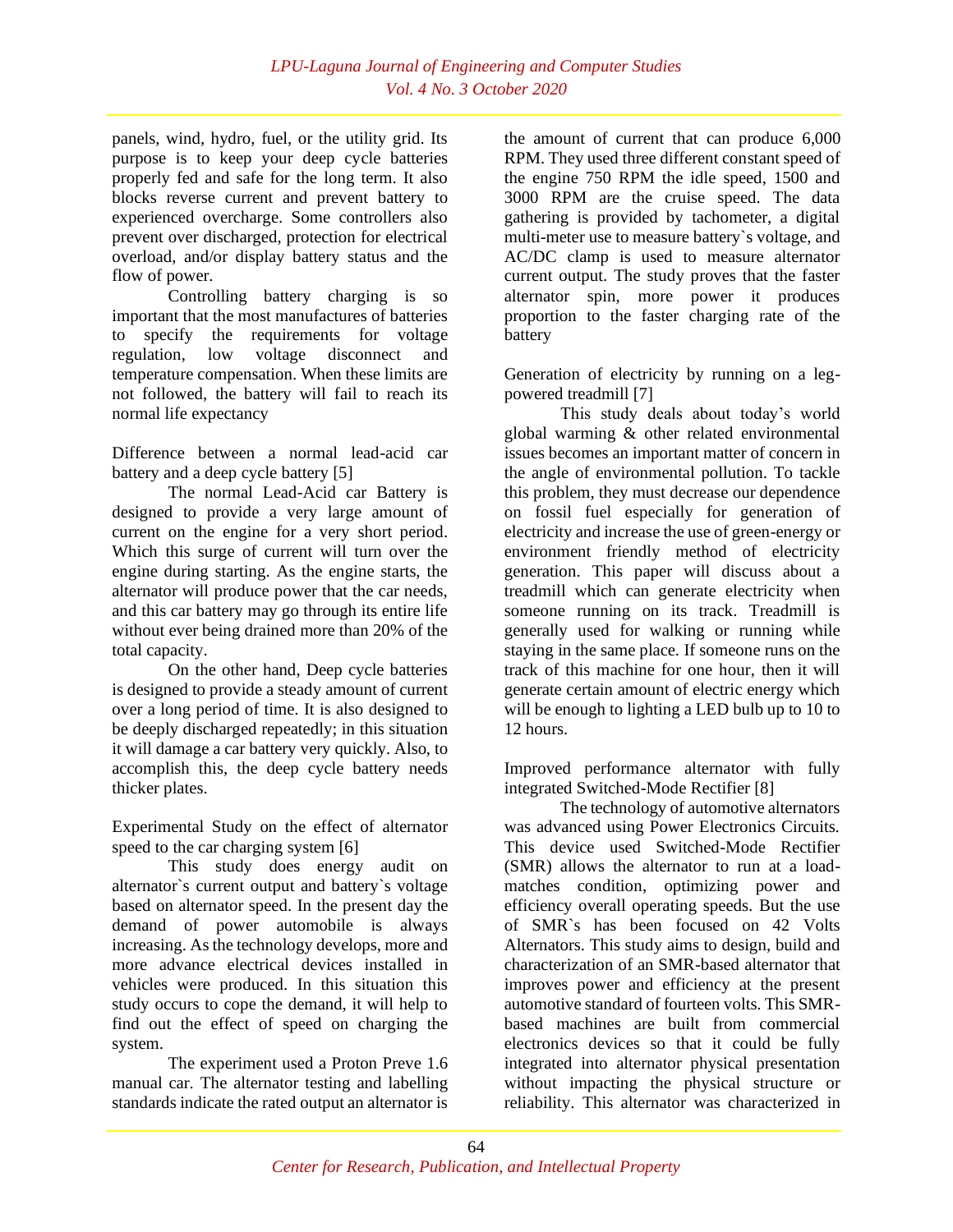laboratory environment (250C ambient temperature) over the standard operating speed of 1500 rpm to 6000 rpm. Based on the data gathered the alternator load-matched condition, gathering a maximum power output up to 2400 rpm and achieved cruising speed output power of 2178W at full field current of 4.3A

Alternator Torque Model Based on Equivalent Circuit of Synchronous Generator of Electric Power Management [9]

This design presents an alternator model suitable for electric power management research. The proposed model estimates the alternator driving torque under various driving conditions, such as engine speed, output current, and generation voltage. Through field - wound - type synchronous generator, Base equation were derived by its equivalent circuit and phasor diagram. This project also tests by Short and Open circuit tests. Validation tests were also performed to evaluate model accuracy under several representative driving conditions. The proposed model was effective way to research power management, this was proven by case study.

#### Towards better alternator efficiency [10]

This thesis was proposed in Linkoping University, Sweden. The alternator model is used together with data recorded from different buses all over the world, this to be able to investigate how the alternator contributes to the fuel consumption depending on the way that the buses are driven. The model is supposed to consider all losses in the alternator and together with the output power give an efficiency model of alternator at different speeds and loads. The great part of this study has been dealing in magnetic losses. So, the design is based on the alternator used in vehicle as a salient pole alternator. The result of this thesis is a mathematical model that describes the losses in the alternator for different load cases and speeds.

### **II. METHODOLOGY**



Figure 1. IPO Chart

### **Conceptual Framework**

With a requirement of 1680-1960 rpm to produce an output of 12-14v, a belt ratio of 8:1 was used, three different tests were carried out, with results on the tables below. The following tests were done on 15 minutes of constant rpm.

#### 200 rpm

With 200 rpm, due to the belt ratio, we achieved 1600rpm. For 15 minutes we try to make our rpm as close to 200 as possible producing an average voltage of 11-12v per minute with current of 10.4615A.

#### 250 rpm

With 250 rpm, we achieved 2000 rpm. Producing an average voltage of 13.5-14.5v per minute which is in the optimal required output of 12-14v with current of 13.0769A.

#### 300 rpm

With 300 rpm, we achieved 2400 rpm. Producing an average voltage of 16-17.5v with current of 15.6923A, which is above the required voltage, but using the charge controller, we can reduce it to 12-14v to not overcharge the battery used in storing the electricity.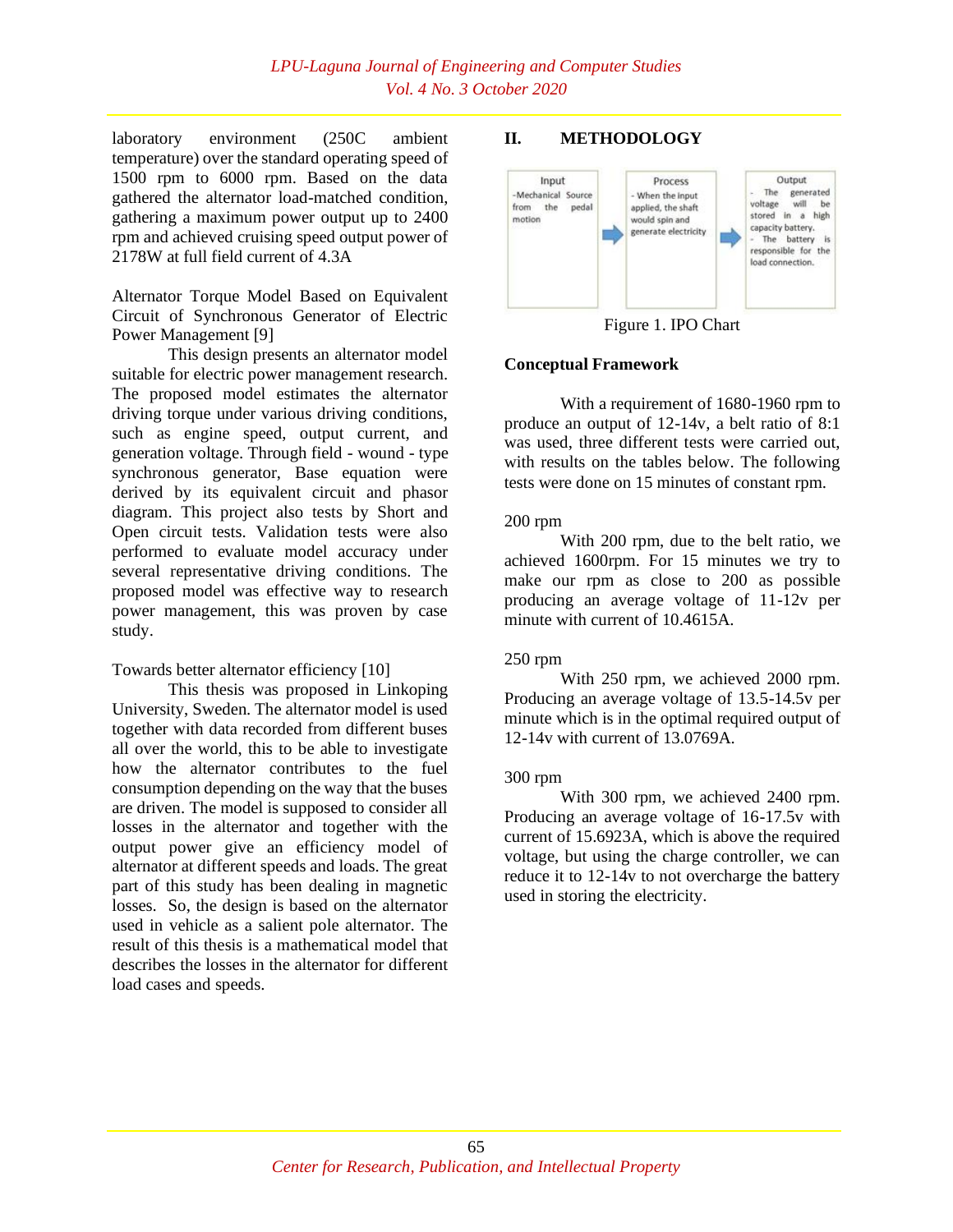#### **Hardware Specifications**

#### Stationary Bike

The stationary bike is commonly found in fitness establishments. It offers great work out opportunity as it tones the whole body.

### Brushless Dc Motor

A variation of the motor with the distinction that it has no brushes. It provides smoother rotation and less maintenance since there are no contact points between the moving parts

### Bridge Rectifier

It converts and regulates AC Voltage into DC Voltages. Its primary purpose is to control the voltage and current to enter the battery and the outlets of the prototype.

### Charger Controller

Primarily used in Solar photovoltaic systems, it displays the state of charge of the battery and acts as a protective device to prevent overloading by automatically cutting of charging when the battery is full and diverting electricity straight to the load.

### 12V5Ah/20HR Lead Acid Battery

The lead- acid battery was invented I 1859 by French physicist Gaston plante and is the oldest type of rechargeable battery. Despite having a very low energy to weight ratio and a low energy to volume ratio, its ability to supply high surge currents means that the cells have a relatively large power to weight ratio.

## 12V DC 3 Watts Light Bulb

An incandescent light bulb, incandescent lamp or incandescent light globe is an electric light with a wire filament heated to such a high temperature that it glows with visible light (incandescence).



Figure 2. Flow Chart of the Concept

### **III. CONCLUSIONS AND RECOMMENDATIONS**

### **Conclusions**

To produce the desired amount of power from the designed stationary bike generator the proponent put up a display where it shows the total amount of calories loss in desired time of usage.

Another parameter to consider is the best rating of a DC Brushless motor that function as a generator in this study. According to the proponents, the rating of Brushless motor in KV shows how many turns required to produce 1 volt. The ratio of producing voltage, the numerical number of ratings of the motor in KV to the number of turns is 1:1.

### **Recommendations**

Best dynamic design to produce more rotation in the shaft of the motor for more production of power and shorten the involvement of losses. More supported needs that can sustain the comfortability of a person. If future research will be conducted to improve the operation of this device, it is suggested that there should be a deeper focus on the design and location of the components used to increase the visual presentation.